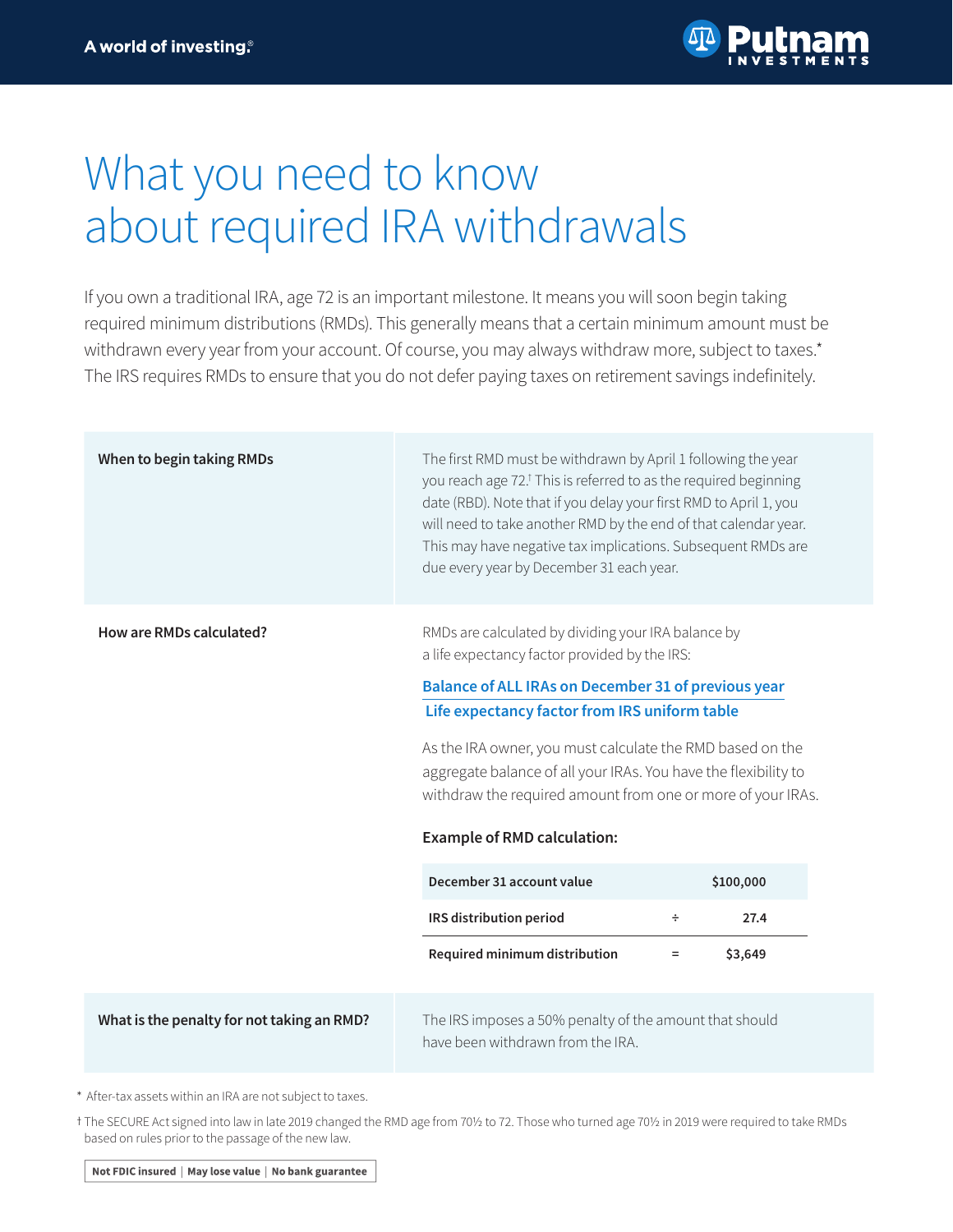### **Additional considerations**

- RMDs also apply to defined contribution accounts, including 401(k)s. For these plans, the RMD must be calculated and withdrawn from each account separately. Note that there is a "still working" exception for participants in employer plans, which allows RMDs to be delayed beyond age 72. The participant may not own 5% or more of the company, the plan must allow delayed RMDs, and the participant must be employed throughout the year. In this case, RMDs can be delayed until April 1 of the year following the year that the employee stopped working.
- No RMDs apply to owners of Roth IRAs. However, RMDs are required from Roth 401(k) accounts.

#### **Uniform lifetime table**

| Client<br>age* | <b>Distribution</b><br>period | Client<br>age | <b>Distribution</b><br>period |
|----------------|-------------------------------|---------------|-------------------------------|
| 72             | 27.4                          | 97            | 7.8                           |
| 73             | 26.5                          | 98            | 7.3                           |
| 74             | 25.5                          | 99            | 6.8                           |
| 75             | 24.6                          | 100           | 6.4                           |
| 76             | 23.7                          | 101           | 6.0                           |
| 77             | 22.9                          | 102           | 5.6                           |
| 78             | 22.0                          | 103           | 5.2                           |
| 79             | 21.1                          | 104           | 4.9                           |
| 80             | 20.2                          | 105           | 4.6                           |
| 81             | 19.4                          | 106           | 4.3                           |
| 82             | 18.5                          | 107           | 4.1                           |
| 83             | 17.7                          | 108           | 3.9                           |
| 84             | 16.8                          | 109           | 3.7                           |
| 85             | 16.0                          | 110           | 3.5                           |
| 86             | 15.2                          | 111           | 3.4                           |
| 87             | 14.4                          | 112           | 3.3                           |
| 88             | 13.7                          | 113           | 3.1                           |
| 89             | 12.9                          | 114           | 3.0                           |
| 90             | 12.2                          | 115           | 2.9                           |
| 91             | 11.5                          | 116           | 2.8                           |
| 92             | 10.8                          | 117           | 2.7                           |
| 93             | 10.1                          | 118           | 2.5                           |
| 94             | 9.5                           | 119           | 2.3                           |
| 95             | 8.9                           | $120+$        | 2.0                           |
| 96             | 8.4                           |               |                               |

\* As of 12/31 of the given year.

Source: Treasury Regs. Sec. 1.401(a)(9)–9.

# **If you do not need the income from your RMDs, consider these options:**

- **Use RMDs to fund a 529 college savings program.**  Grandparents and other family members who do not rely on RMDs to meet daily income needs may prefer to use these funds to help fund a college education. The RMDs will generally have to be reported on a tax filing as income. Once invested in a 529 savings plan, the funds can grow and be distributed free of taxes if used for qualified education expenses.
- **Donate IRA assets to a charity.** This IRA provision allows retirees age 70½ and older to donate up to \$100,000 tax free from their IRA each year, including required distributions.

## **Understanding required distributions for beneficiaries**

#### **Flexibility for spouses**

If you are a beneficiary of an IRA and inherit that IRA upon the owner's death, the RMD rules that apply will vary, depending on your relationship to the decedent. **Spouses are the only beneficiaries who can treat the inherited IRA as their own.** You may want to consider this option if:

- It is easier to consolidate all IRAs into one account for recordkeeping purposes.
- The deceased IRA owner already reached age 72 and had been taking RMDs. A rollover into your own account can allow you to postpone RMDs until reaching age 72.

A spouse may also choose to remain as a beneficiary on the decedent's IRA. You may want to consider this option if:

You are younger than age 59½ and may need to • access IRA funds to meet current expenses. Normally, distributions taken from IRA accounts before age 59½ are subject to a 10% penalty. Because of an exception that applies in the case of death, a penalty would not apply. However, distributions from the IRA would generally be reported as income for tax purposes.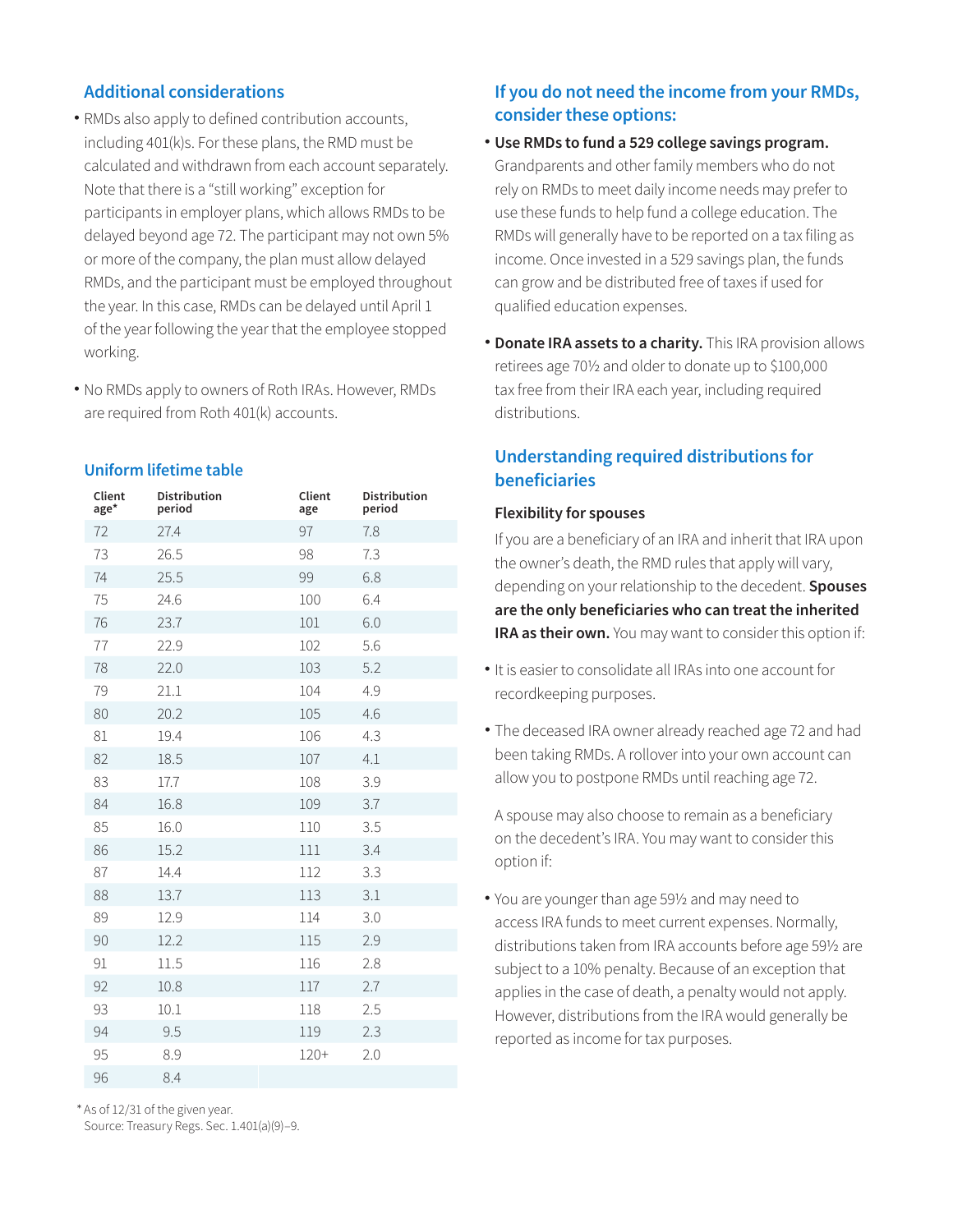You are older than your spouse, who died before reaching • age 72. Leaving the funds in the decedent's name as a beneficiary IRA would allow you to postpone taking RMDs until the decedent would have turned age 72.

#### **New rules for non-spouse beneficiaries**

Beneficiaries must begin taking required distributions from the inherited IRA by December 31 of the year following the year in which the IRA owner died (and each year thereafter). The passage of the SECURE Act in late 2019 made significant changes for non-spouse heirs of retirement accounts by eliminating the "stretch IRA" provision. This option generally allowed beneficiaries to calculate required distributions based on their remaining life expectancy. For younger beneficiaries with longer life expectancies, this meant a much lower RMD, resulting in more funds retaining tax-deferred status within the IRA. The SECURE Act imposes a new 10-year rule for most non-spouse beneficiaries. These beneficiaries are now required to fully distribute account balances by the end of the 10th year following the year the account owner dies. There is no requirement for annual distributions. This change applies to inherited accounts (both traditional and Roth) for deaths occurring after 2019. For deaths occurring prior to 2020, heirs can continue to base RMDs on their remaining life expectancy. However, the 10-year rule will apply to successor beneficiaries after the initial heir passes away.

Exceptions to the new 10-year rule:

- Spouses
- Beneficiary is disabled or chronically ill •
- Beneficiary is not more than 10 years younger than the deceased account owner
- Beneficiary is a minor child (who has not reached the age of majority) of the deceased owner. Once the age of majority is reached, the 10-year clock begins.

#### **The new 10-year rule poses challenges**

A significant planning challenge for some IRA owners and their heirs will be the elimination of the "stretch" provision. This can result in accelerating taxable income and creating "bracket creep" for heirs, some of whom may be in their peak earning years. Also, in some cases, a trust may have been established to ensure that the IRA beneficiary does not withdraw funds too quickly from an inherited account. The repeal of the stretch provision will have a significant impact on this type of planning, as a full distribution of the account in many cases will be required within the 10-year time frame.

#### **Planning considerations**

- Heirs will want to plan distributions from inherited IRAs in conjunction with their income and other tax variables.
- Converting traditional retirement accounts to a Roth while the account owner is living may avoid potential income tax issues to eventual heirs, most of whom will be required to liquidate inherited IRAs within 10 years. However, the account owner must consider the income resulting from the Roth IRA conversion.
- Designate beneficiaries who may be in lower tax brackets and leave other assets (such as appreciated stock outside of retirement accounts that benefit from stepped-up cost basis at death) to higher-income heirs.
- IRA owners seeking to use retirement assets to provide a legacy for the next generation may want to consult with an estate planning attorney to determine if advanced planning may be appropriate. For example, investors may want to consider using a charitable trust or life insurance trust.